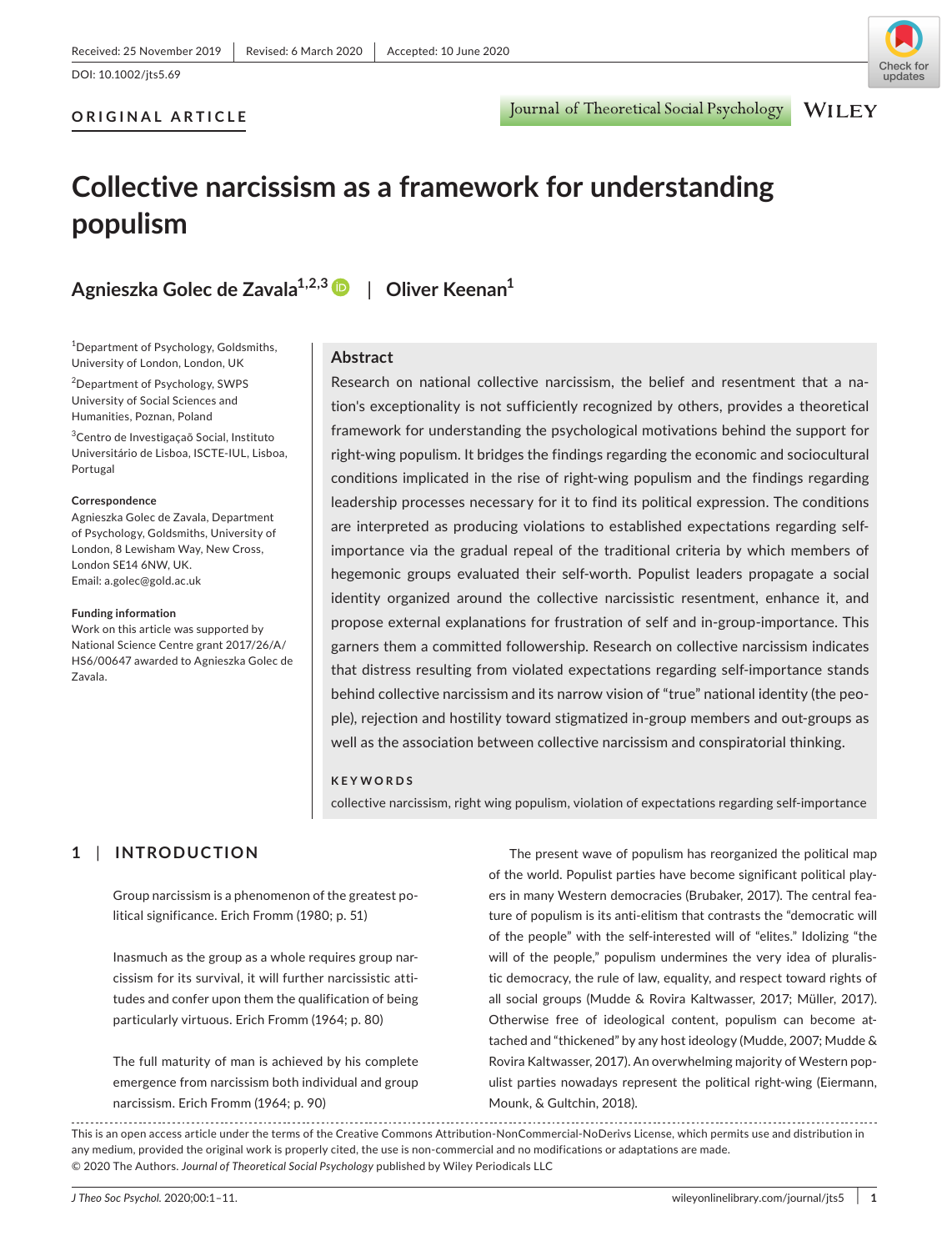**2 WILEY** *COLEC DE ZAVALA AND KEENAN* 

Why has the essentially illiberal right-wing populism been so appealing? We argue that that it is because it advances a coherent vision of national identity that provides a convincing response to conditions that challenge people's established expectations regarding self-importance, such as economic and sociocultural shifts that re-define traditional group-based hierarchies. National collective narcissism defines the essence of this vision. It is the belief that one's own group (the in-group) is exceptional and entitled to privileged treatment, but it is not sufficiently recognized by others. It is a positive belief about the nation laden with negative emotion of resentment (Golec de Zavala, Cichocka, Eidelson, & Jayawickreme, 2009; Golec de Zavala, Dyduch-Hazar, & Lantos, 2019; Golec de Zavala & Lantos, 2020). We examine the research on conditions of populism and research on predictors of national collective narcissism in order to elucidate how violations of people's expectations regarding selfworth and self-importance predict support for populism.

#### **2** | **WHY IS POPULISM POPULAR?**

The structural conditions facilitating support for populism have been grouped into two categories: cultural ("cultural backlash") and economic ("losers of globalization," Mudde & Rovira Kaltwasser, 2018). The "cultural backlash" proposition claims that the post-war economic prosperity in Western Europe brought about a cultural shift toward postmaterial values of self-expression, equality, and tolerance. It allowed relative emancipation of previously disadvantaged social groups such as women, ethnic, cultural, or sexual minorities, thus, undermining the traditional group-based hierarchies. Right wing populism is a counter-reaction to this shift, a "revolution in reverse" (Inglehart & Norris, 2017).

The evidence comes from data indicating that support for populist leaders and parties is the most vigorous among members of traditionally advantaged groups: older, less-educated men representing ethnic and religious majorities (Inglehart & Norris, 2016, 2017). In addition, the lower perceived recognition from others fuels support for right-wing populist parties especially among non-college educated men whose status has been declining over the last 30 years (Gidron & Hall, 2017). Analyses show that realistic changes in a society such as increased immigration are only predictive of right-wing populism via psychological investment in the view that immigration is problematic (Dennison, 2019), or via demographic fears over decreases in "White majority" (as opposed, for instance, to a realistic conflict view of competition over jobs, Margalit, 2019).

The "economic anxiety" or "losers of globalization" thesis argues that increasing economic inequalities push certain social groups to feel betrayed, vulnerable, and susceptible to the populist rhetoric. However, evidence suggests it is not the worsening of economic performance or objective lack of economic means that *crucially* inspires support for populism. It is the subjective perception of one's own economic situation as poor or worsening *relative* to "the rest of society": the perception of unfair disadvantage in comparison to others (Mudde & Rovira Kaltwasser, 2018). Such disadvantage is particularly problematic where a nationally prosperous economy serves as the backdrop for negative self-comparisons and accentuates the threat of social decline (Akkerman, 2003; Burgoon, van Noort, Rooduijn, & Underhill, 2018a, 2018b; Engler & Weisstanner, 2019; Rooduijn, & Burgoon, 2018; Smith, Pettigrew, Pippin, & Bialosiewicz, 2012).

In support of this argument, studies indicate that high *and* low social and economic status predicts support for populism (Burgoon et al., 2018b; Gidron & Hall, 2017) and this relationship is compounded by perceptions of relative economic disadvantage as well as "status anxiety," that is, fear of losing one's relative standing in a social hierarchy (Jetten, 2019; Mols & Jetten, 2017; Nolan & Valenzuela, 2019). This is compounded by governmental failures in managing "economic insecurity shocks" (e.g., financial and debt crises; Guiso, Herrera, Morelli, & Sonno, 2019), and increasing economic inequality which also involves middle classes lagging behind in the share of income growth, bolstering societal perceptions of status loss (Nolan & Weisstanner, 2020). Perceived economic disadvantage, present or future, is accompanied by negative evaluation of society: "collective discontent," that is, negative evaluations of society itself, perception that it is in decline and in peril (van der Bles, Postmes, LeKander-Kanis, & Otjes, 2018); "societal pessimism," that is, low levels of hope in a future world, and the belief that life is getting worse (Steenvoorden & Harteveld, 2018); "nostalgic deprivation," that is, subjective perception of decline in social, economic, and political status (Gest, Reny, & Mayer, 2018); or "perceptions of anomie," that is, perceived breakdown in the social trust, system legitimization, and erosion of moral standards (Heydari, Teymoori, Haghish, & Mohamadi, 2014; Teymoori et al., 2016).

The *leitmotif* in the analyses of conditions of populism outlined above is the observation that support for populism is inspired not as much by the objective changes but rather their specific interpretation as threat of losing established grounds for favorable comparisons with others that once fueled an individual sense of importance (see Gidron & Hall, 2019; also e.g., Diemer, Mistry, Wadsworth, López, & Reimers, 2013, on the importance of using objective and subjective measures of social status in psychological research). This interpretation is produced by political leaders who create, shape, and manage a sense of social identity around it (Hogg, 2001; Reicher & Hopkins, 2001).

Analyses suggest, for example, that populist leaders reinterpret even economic prosperity in a way that inspires perception of relative deprivation among the advantaged groups. Specifically, analyses of right-wing populists speeches in economically prosperous countries (Australia, Netherlands) indicate that the country's economic prosperity is portrayed as not sufficiently benefiting the "ordinary people" (the in-group defined by populists) but the minorities that demand more than they deserve, corrupt "elites," fortune seeking immigrants and liberals who betray traditional moral values (and are excluded from the in-group defined by populists). Thus, the "true" in-group is threatened to become "second-class citizens in their own country" (Mols & Jetten, 2016). Moreover, when in power populist parties adopt policies of "welfare chauvinism," where welfare concessions are made to a core male workforce able to show a reliable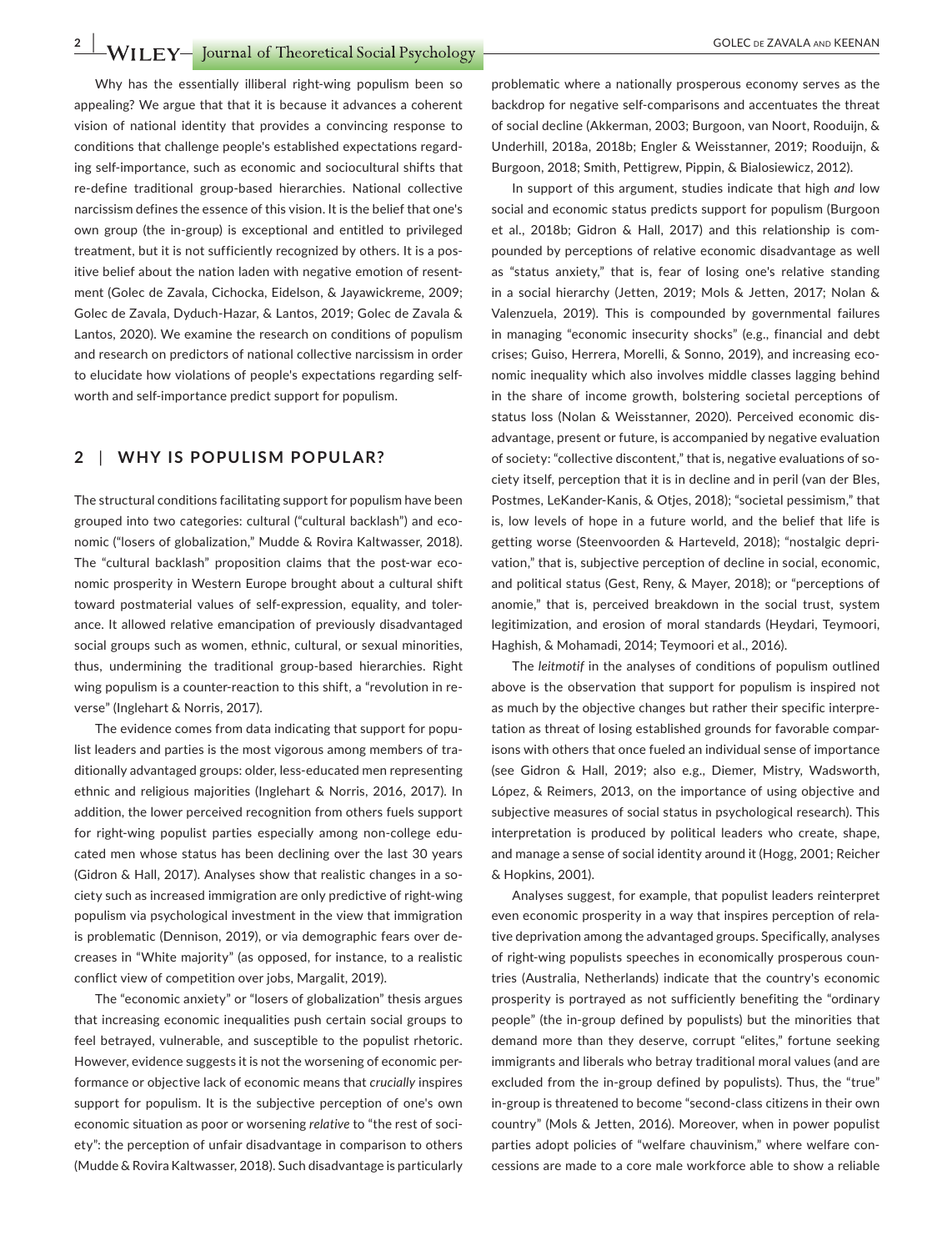**COLEC** DE ZAVALA AND KEENAN<br> **EXAMPLE PORT AND KEENAN** 

employment record, but welfare cuts are made to institutions which traditionally supply worker representation (Unions, labor movements) and nonpaternalistic economic policy support (e.g., progressive taxation). Those cuts are justified on the grounds of preventing "scroungers" or "economic migrants" exploiting the system. However, ultimately, this undermines the potential for solidarity among lower earners, and consolidates right-wing populists' power (Mosimann, Rennwald, & Zimmermann, 2019; Rathgeb, 2020).

Analyses of conditions of the recent wave of right-wing populism reviewed above suggest that despite its overt claims, populism is not about social justice and equality, but rather about entitlement and protection or achievement of privilege. Detailed analyses of the content of this message support this conclusion, as turned to below.

### **3** | **THE POPULIST MESSAGE**

Populist leaders take advantage of "reservoirs of discontent" created by the conditions of populism described above (Gidron & Hall, 2019). Populist leaders formulate and propagate a vision of social identity that encompasses and validates those whose self-worth and a sense of self-importance is derived from external conditions undergoing (actual or perceived) changes. This new social identity is organized around shared resentment for those changes that question old dimensions on which people could compare themselves to others and feel better. It validates the resentment and makes it a defining feature of an emerging social identity. Populist rhetoric suggests that those who feel wronged and resentful are the righteous and the only "true" representatives of the nation. This rhetoric provides a coherent and appealing narrative explaining why their privileged status was lost and how it should be restored. Thus, it offers new dimensions for positive comparisons to others and the promise of restoring the sense of self-importance. This promise is likely to produce engaged followership (Haslam & Reicher, 2017).

Populist leaders act as social identity "entrepreneurs" (Haslam, Reicher, & Platow, 2010; Mols & Jetten, 2016; Reicher & Haslam, 2017). They reinforce the feeling of threat to self-worth, externalize its sources, organize the content of social identity around resentment and offer a vision of restoration via rejection and hostility toward those––in-group and out-group members––who are blamed for the present decline. Populist leaders use the symbolic resources available in the community to rekindle sentiments hidden in traditional stories about common hardship, opposition, and re-birth. Their narrative about the new social identity prescribes criteria to define those who are truly and rightfully constitutive of "the nation" or "the people" whom populist leaders claim to represent. Their narrative also prescribes criteria for exclusion.

The stories of right-wing populism evoke the concept of "heartland," an idealized conception of the nation's past (Mols & Jetten, 2016; Taggart, 2004; Wohl & Stefaniak, 2019) and look into the nation's deep-seated traditions for inclusion criteria of "national purity" (Betz, 2018). Such criteria include autochthony beliefs (Smeekes, Verkuyten, & Martinovic, 2015), being born in and having

ancestry within a nation (Dunn, 2015), and following its prescribed traditional values (Ding & Hlavac, 2017). To be clear, the past is evoked selectively to divide, create the sense of threat and loss and scape-goat various "others" excluded from the definition of "true" nationals.

Populist rhetoric follows the familiar logic of a melodramatic jeremiad, lamentation over the lost purity of the nation, recollection of its greatness, and a call for its renewal combined with the unshakeable belief that the nation is unique and chosen (Bercovitch, 1978; Reicher & Haslam, 2017). Jeremiad demands conversion to the "true" ways indicated by the self-proclaimed "chosen" who promise to lead the nation's reformation. National hardship is a construction contrasted with the idealized past and the blame for the current deprivation and any difficulties in the process of the national re-birth is attributed to any actual or symbolic opposition to the self-proclaimed "true" and "better" members of the national group (Mudde, 2007; Müller, 2017; Sanders, Molina Hurtado, & Zoragastua, 2017). The populist rhetoric emphasizes the privileged status of those within the nation vigilant enough to see that its greatness is no longer recognized by others.

## **4** | **COLLEC TIVE NARCISSISM OF THE POPULIST MESSAGE**

Based on the above analysis, we claim that the populist rhetoric is constructed around national collective narcissism, the belief and resentment that the in-group's exceptionality and entitlement to privilege is not recognized by others. The phenomenon of collective (or group) narcissism was first described by scholars of the Frankfurt School, who analyzed the conditions and beliefs that gave rise to prevalent right-wing populism over 80 years ago. Those authors suggested that national collective narcissism brought the Nazi regime to power in Germany in the 1930s (Adorno, 1997; Fromm, 1964, 1973, 1980).

Current research links national collective narcissism to support for populist parties and politicians in various countries in the world (for meta-analysis of the relationship, see Forgas & Lantos, 2019). American collective narcissism was the second, after partisanship, strongest predictor of voting for Donald Trump in the 2016 U.S. Presidential election. Its role was compared to other factors, while explaining support for Trump's candidacy: economic dissatisfaction, authoritarianism, sexism, and racial resentment. National collective narcissism was associated with the voters' decision to support Donald Trump over and above those variables (Federico & Golec de Zavala, 2018). In the United Kingdom, collective narcissism was associated with the vote to leave the European Union. Rejection of immigrants, perceived as a threat to economic superiority and the British way of life were behind the association between collective narcissism and the Brexit vote (Golec de Zavala, Guerra, & Simão, 2017). In addition, collective narcissism predicted support for the populist government and its particular policies in Poland (Cislak, Wojcik, & Cichocka, 2018; Marchlewska,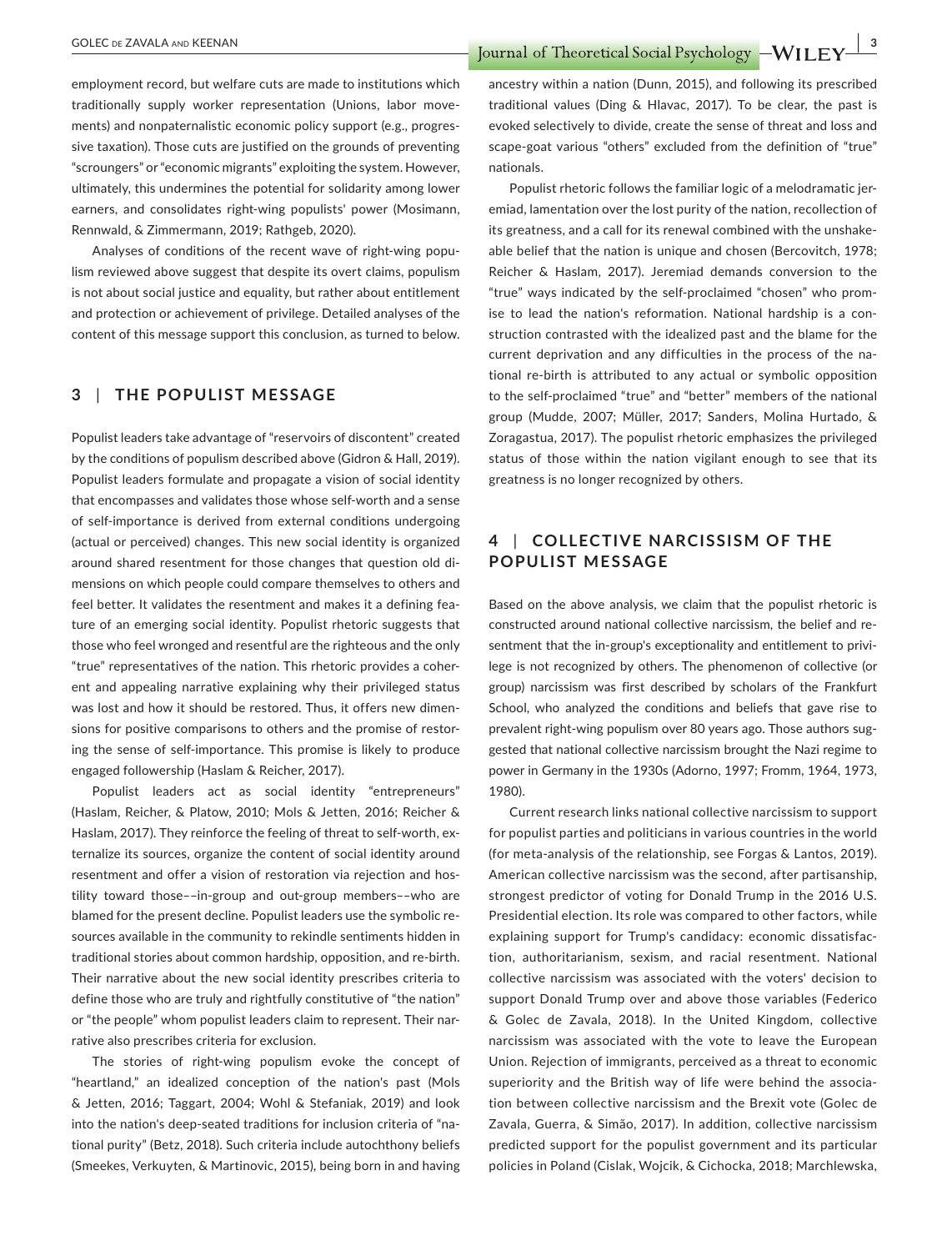**4 • WILEY** Journal of Theoretical Social Psychology – GOLEC DE ZAVALA AND KEENAN

Cichocka, Panayiotou, Castellanos, & Batayneh, 2018) and in Hungary (Forgas & Lantos, 2019).

Collective narcissism is not just a positive belief about one's own group. It is a belief that the group is *unique* and *exceptional*, and therefore, *entitled* to privileged treatment. However, even with the reference to a national group, collective narcissism is not simply another name for nationalism as defined and assessed in psychological research (for a detailed discussion of the difference see Golec de Zavala, 2018; Golec de Zavala, Dyduch-Hazar, et al., 2019, for latent factor analysis see Federico & Golec de Zavala, 2020). According to its definition in psychological research nationalism is "a perception of national superiority and an orientation toward national dominance" (Kosterman & Feshbach, 1989, p. 247). Collective narcissism may inspire nationalism when the nation is powerful enough to aspire to a dominant international position but a nation can claim superiority based on different criteria than its relative power. Longitudinal research shows that collective narcissism predicts nationalism but nationalism does not predict collective narcissism (Federico & Golec de Zavala, 2020). What collective narcissism and nationalism have in common is the belief that one's own nation is better than other nations. However, even when collective narcissism and nationalism predict similar intergroup attitudes, they do so for different reasons based on distinct underlying psychological mechanisms (Golec de Zavala, Peker, Guerra, & Baran, 2016; Golec de Zavala, 2020; cf. Cichocka & Cislak, 2020).

The exact reason for the narcissistic claim to the nation's exceptionality and entitlement vary. Not only power and relative status may be used to claim that the group is exceptional: its incomparable morality, cultural sophistication, God's love, even exceptional loss, suffering, and martyrdom. Accordingly, studies show that collective narcissism is related to glorification of national suffering and martyrdom in Hungary (Forgas & Lantos, 2019) and Poland (Skarżyńska, Przybyła, & Wójcik, 2012) and to militarism in the U.S. (Golec de Zavala et al., 2009). There is also evidence for communal collective narcissism that takes the in-group's benevolence, tolerance, or trustworthiness as the reason to claim exceptionality and entitlement to its privileged place among other groups (Żemojtel-Piotrowska et al., 2019).

Whatever the reason to demand the privileged status, the collective narcissistic belief expresses the desire for one's own group to be noticeably distinguished from other groups and the concern that the fulfilment of this desire is threatened. Therefore, central to collective narcissism is the resentment that the group's exceptionality is not sufficiently visible to others. We argue that findings regarding motivational underpinnings of collective narcissism can provide a theoretical framework to explain psychological motivations behind support for populist parties, politicians, and policies. Those findings provide a framework to organize research examining conditions of populism around the concept of violated expectations regarding self-importance. Research into collective narcissism sheds light on the motivational role of concerns regarding self-importance within the processes of social identity and intergroup relations.

## **5** | **COLLEC TIVE NARCISSISM AND VIOL ATION OF E XPEC TATIONS REGARDING SELF-IMPORTANCE**

Commenting on motivations behind collective narcissism Theodore Adorno wrote: *"Collective narcissism amounts to this: individuals compensate for the consciousness of their social impotence (…) by making themselves, either in reality or merely in their imaginations, into members of a higher, more comprehensive being. To this being they attribute the qualities they themselves lack, and from this being they receive in turn something like a vicarious participation in those qualities."* (Theodor Adorno, 1997, p. 114). In line with this quote, evidence indicates that collective narcissism is motivated by a combination of a belief in low self-worth and a need to assert narcissistic self-importance and personal significance (Golec de Zavala, Dyduch-Hazar, et al., 2019; Jasko et al., 2020). This suggests that collective narcissism is a defensive compensation for threatened self-importance or a projection of individual vulnerable narcissism on collective level of self. Although collective narcissism may be always present as a way of defining social identity, it may be marginalized and considered extremist when mainstream national values are liberal and democratic (Jasko et al., 2020). However, the conditions that threaten the sense of deservingness and self-importance are likely to increase the appeal of collective narcissism. In such conditions, collective narcissism may become a mainstream and normative belief about national identity.

In this vein, studies show that low self-esteem (trait, state, and threatened by social exclusion) reliably predicts collective narcissism. Low self-esteem predicted collective narcissism in two longitudinal studies. Experimentally lowered self-esteem increased collective narcissism. Low self-esteem was related to various forms of derogation of out-groups (including social distance, hostile behavioral intentions, and symbolic aggression) via collective narcissism (Golec de Zavala et al., 2019). These findings are in line with Theodore Adorno (1997) and Erich Fromm (1973) claims that collective narcissism compensates for narcissistic "ego fragility." Clarifying what this means is important.

Collective narcissism is not an egocentric bias in perception of one's own group's contribution (cf. Putnam, Ross, Soter, & Roediger, 2018; Zaromb et al., 2018). It is an emotionally laden belief about the in-group driven by an attempt to compensate for undermined self-importance. It may inspire biased perceptions of one's own group. Importantly, empirical evidence indicates that collective narcissism neither does just express people's need to regain a sense of control, $<sup>1</sup>$ </sup> nor does it express a desire for dignity, social justice, and equality; where all individuals have equal chances to exercise their freedom and feel valued (cf. Cichocka & Cislak, 2020). Frustration of those needs could stimulate collective actions of disadvantaged groups for recognition of their identity and equal rights (e.g., Fritsche et al., 2017).

<sup>&</sup>lt;sup>1</sup>Two empirical studies demonstrated that the association between personal control and collective narcissism found in previous studies (Cichocka et al., 2017) disappeared when self-esteem was taken into account as a third variable associated with personal control and collective narcissism (Golec de Zavala et al., 2019).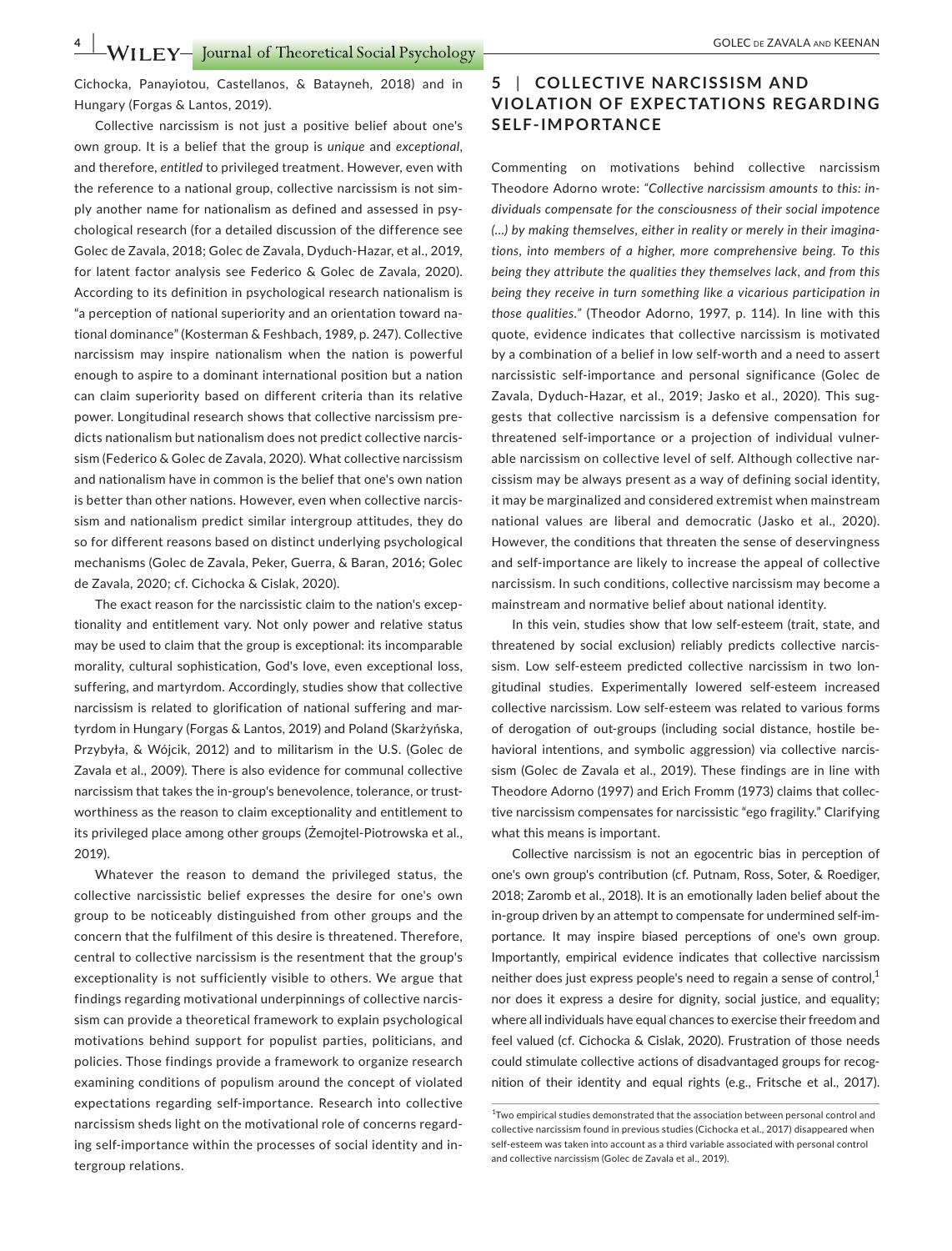**COLEC** DE ZAVALA AND KEENAN<br> **EXAMPLE 1 I** *COLEC* DE ZAVALA AND KEENAN

Instead, collective narcissism is a belief that expresses a desire for the in-group's privileged position and special recognition. Such a desire is more likely to stimulate collective actions either to protect or to reverse group-based hierarchies and privilege. To illustrate the difference, collective narcissism is characteristic of the ideology of Nation of Islam rather than Civil Rights Movement in the USA, or Jaroslaw Kaczynski's divisive populism in contrast to Jacek Kuron's ideological work inspiring the communal spirit of the "Solidarity" in Poland in 1980s (Kubik, 1994; Sutowski, 2018) (Figure 1).

Indeed, further evidence suggests that collective narcissism is associated with antagonism, support for use of violence and terrorism as means to assert personal significance, that is, the desire to matter, to "be someone," on a collective level (Jasko et al., 2020). This "quest for personal significance" can be seen as a form of selflove contingent on social recognition, which complies with the definition of individual narcissism (i.e., perceived self-importance and need for its external recognition, Crocker & Park, 2004; Morf & Rhodewalt, 2001). It is argued that the contents of significance quests (i.e., the means of achieving significance) are derived from social context. It is in "radical social contexts" (i.e., those that justify and honor violent means) that significance quests generate political violence. A sense of personal significance loss is created by a perceived discrepancy between expected and experienced levels of positive self-evaluation, which subsequently activates significance quests. Moreover, significance can be also lost on a social level (Kruglanski et al., 2013).

Sources of collective significance loss include perceived discrimination, such as Islamophobia, foreign occupation, or perceived ingroup humiliation, such as the Dutch cartoonists' depiction of the prophet Muhammad (Kruglanski et al., 2014). In response, social identity may be organized around resentment and a desire to restore collective significance. Extremist political ideologies offer clear cut programs on how to restore it (Webber et al., 2018). Indeed, Jasko and colleagues (2020) operationalized quest for collective significance as collective narcissism in the context of ethnic conflict and found that ethnic collective narcissism was a robust predictor of political extremism and acceptance of terrorist violence especially in radical social contexts. Those studies suggest that collective narcissism has less to do with assertion of self-worth as equal to others and more with assertion of narcissistic self-importance and personal entitlement as better (more righteous) than others.

In a similar vein, studies indicate that collective narcissism is associated with individual narcissism and especially strongly and consistently with its vulnerable presentation. In other words, collective narcissism is associated with a frustrated demand for special recognition and privileged treatment (Golec de Zavala, 2018; Golec de Zavala, Dyduch-Hazar, et al., 2019). Vulnerable and grandiose presentations of individual narcissism differ with respect to how narcissistic self-importance, antagonism, and entitlement are expressed (Dickinson & Pincus, 2003; Krizan & Herlache, 2018; Miller, Lynam, Hyatt, & Campbell, 2017). Vulnerable narcissism is defined by frustration, and passive resentment in face of the lack of confirmation of perceived self-importance (Krizan & Herlache, 2018). It is characterized by a detachment from others, anger, cynical, and suspicious interpersonal approach (Miller et al., 2017). Grandiose narcissism is associated with self-enhancement, self-confidence, forceful assertion of self-worth, and exploitation of others (Morf, Horvath, & Torchetti, 2011; Roberts, Woodman, & Sedikides, 2018). Individual narcissism fluctuates between its grandiose and vulnerable forms. Vulnerable narcissism becomes salient when the



**FIGURE 1** Motivational underpinnings and consequences of collective narcissism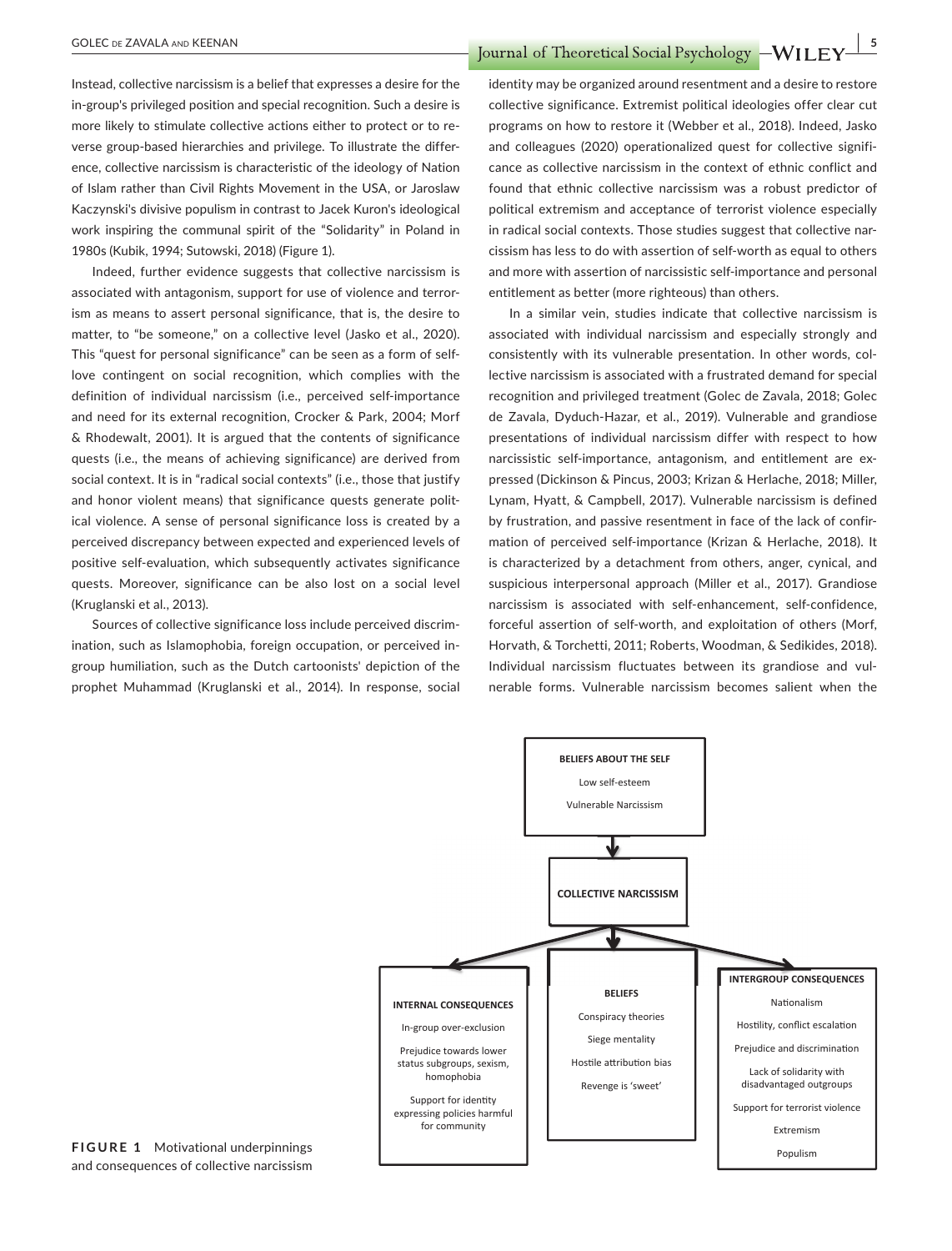grandiose expectations regarding the self are not confirmed by external factors (Giacomin & Jordan, 2016; Kokkoris, Sedikides, & Kühnen, 2019).

Research shows that collective narcissism is associated with vulnerable and grandiose narcissism, but the latter association is frequently obscured by in-group satisfaction (i.e., a belief that the in-group is of high value and a reason to be proud, Golec de Zavala, Federico, et al., 2019; Leach et al., 2008) that overlaps with collective narcissism. An experimentally provoked increase in collective narcissism increases vulnerable narcissism. Additionally, the association between vulnerable and collective narcissism is reciprocal. Vulnerable narcissism predicts higher collective narcissism several weeks later and endorsing collective narcissism predicts an increase in vulnerable narcissism several weeks later (Golec de Zavala, Dyduch-Hazar & Lantos, 2019). This suggests that investing frustrated self-importance in collective narcissism is futile and, indeed, damaging. Instead of providing relief, it fuels a self-reinforcing mechanism via which frustrated deservingness at the individual level of the self becomes implicated in the definition of social identity, and thus, in intergroup relations. Addressing violated expectations regarding self-worth by believing the in-group is entitled to privileged treatment, but constantly undermined by others, only increases rather than alleviate the aggravation for frustrated self-importance.

Violation of beliefs relevant to the self produces a motivation for compensatory behaviors. Those violations are encountered by members of dominant groups threatened by the possibility of losing their privileged position in the group-based hierarchy, or by those whose privileged economic status suddenly worsens or is under threat of worsening. When the threatened sense of self-importance becomes tied to the belief about exceptionality of the in-group, it cannot be separated from it. The sharing of resentment for the lack of self-recognition with others validates this resentment. Populist leaders mobilize followers by organizing a sense of social identity around it. Violation of any held belief produces an aversive arousal and a need to reduce it. Collective sharing of such violated held belief only magnifies this need. The efforts to address it and reduce the arousal are also collectively shared.

A convergent body of findings indicate that the efforts to assert social identity defined by collective narcissism include intergroup hostility and internal tensions as well as support for policies and actions that, while asserting a social identity, harm the group's welfare. This involves the rejection and derogation of national in-group members who do not conform to a narrowly construed social identity (Golec de Zavala, Dyduch-Hazar, et al., 2019).

For example, in Poland, national collective narcissism predicts exclusion of the in-group members who are perceived as less prototypical or "contaminating" the national identity defined by collective narcissism. Polish collective narcissists reject Polish homosexuals. Collective narcissism is related to over-exclusion of homosexual co-nationals because it is associated with the belief that homosexuality is a threat to national values (defined by teachings of traditional Catholicism, Golec de Zavala, Mole, & Lantos, 2020; Mole, Golec de Zavala, & Adraq, 2020) and "contamination" of national

identity. Polish collective narcissism is also associated with sexism (among men and women) driven by the belief that the traditional gender hierarchy expressed national values and questioning of those hierarchies threatens national identity (Golec de Zavala & Bierwiaczonek, 2020). In this way, collective narcissism is related to a motivation to maintain a specific in-group prototype (e.g., Pinto, Marques, & Paez, 2016).

National collective narcissism harms the nation not only by intensifying internal divisions and exacerbating existing inequalities, it but also predicts support for policies that are harmful to the national in-group but serve as an expression of national identity defined by collective narcissism. In Poland, national collective narcissism is associated with support for anti-environmental policies (Cislak et al., 2018) and policies that harm strategic and economic position of Poland (i.e., leaving the European Union; Cislak, Pyrczak, Mikewicz, & Cichocka, 2019). In Indonesia, national collective narcissism interacted with group tightness (intolerance of deviance from group norms) in mediating the link between religious fundamentalism and extreme group behavior (willingness to die for one's group) (Yustisia, Putra, Kavanagh, Whitehouse, & Rufaedah, 2020).

In the intergroup context, collective narcissism predicts hostile intergroup attitudes and behaviors in retaliation to offences to the in-group's image, past and present, actual, and imagined (Golec de Zavala, Dyduch-Hazar, et al., 2019). Importantly, collective narcissism is associated with hypersensitivity to any signs the in-group is lacking recognition: in-group criticism (Golec de Zavala et al., 2016), threat from hostility of other groups (Dyduch-Hazar, Mrozinski, & Golec de Zavala, 2019), and distinctiveness threat––the threat that the in-group is not recognized as unique in comparison to other groups (Guerra et al., 2019). Collective narcissists exaggerate such threats and interpret them as a provocation to which they respond aggressively.

Another line of research exemplifies the same mechanism in a different way. It pertains to a robust relationship between collective narcissism and conspiratorial thinking (for a review see Golec de Zavala, 2020). We argue that conspiracy theories and conspiratorial thinking satisfy the motivational state associated with collective narcissism, which arises from the violated expectations regarding self-importance.

## **6** | **FAKE NEWS, CONSPIR ACIES, AND NATIONAL COLLECTIVE NARCISSISM**

One visible feature of the current wave of populism, relevant to our interpretation of conditions that inspire collective narcissism as violation of expectations regarding self-importance, is the increased presence of fake news and conspiratorial ideation in public discourses. Conspiracy theories are explanations for events that typically without evidence— assume secretive, malevolent plots involving multiple actors: a mysterious "them" who "run" things and work against "us" (Abalakina-Paap, Stephan, Craig, & Gregory, 1999; Goertzel, 1994; van Prooijen & van Lange, 2014). People who hold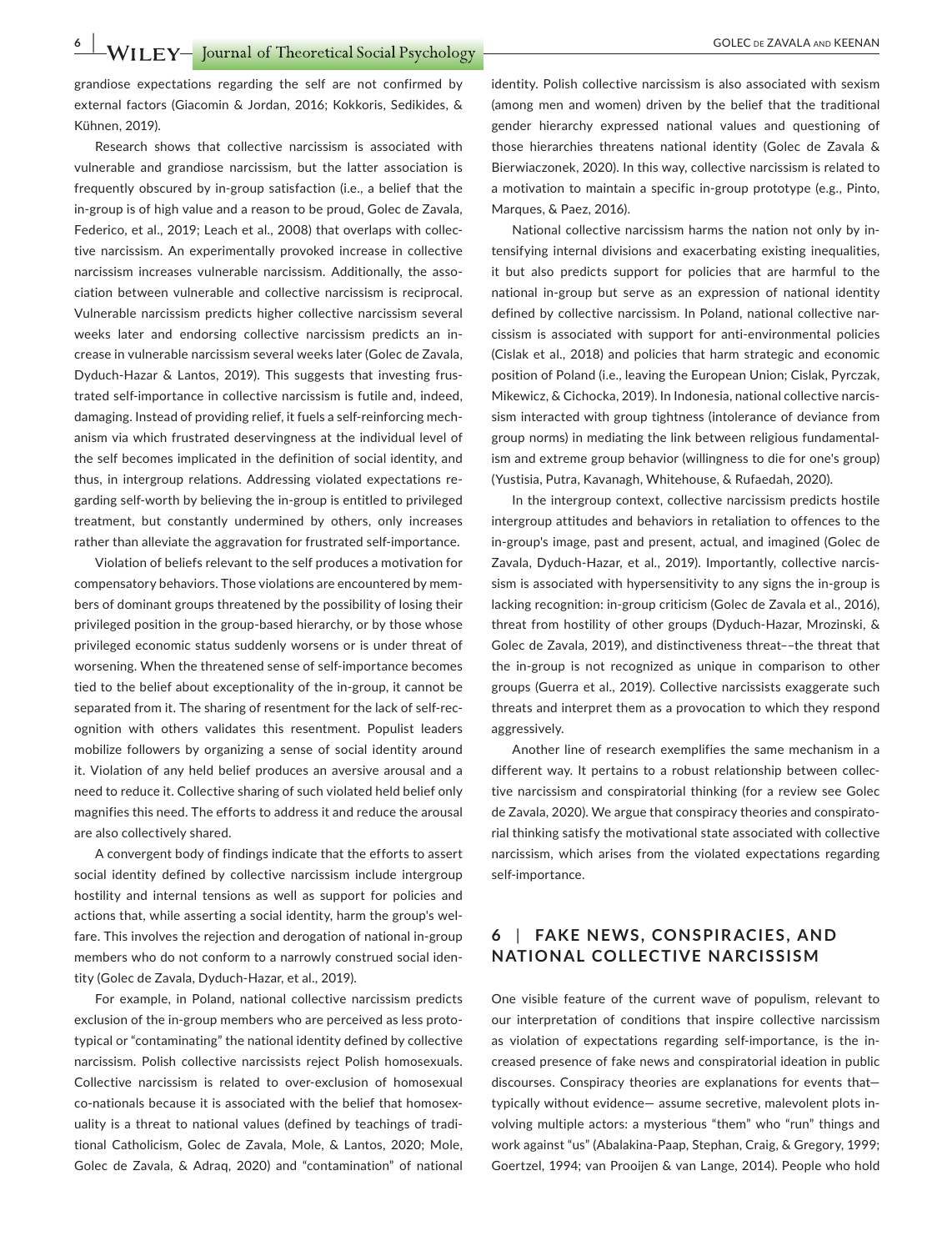**EXAVALA AND KEENAN** *COLEC DE ZAVALA AND KEENAN* 

populist views proclaim limited faith in logic, empirical evidence, and scientific experts. Instead, they believe in conspiracy theories, often contradicted by science and evidence (e.g., that man-made global warming is a hoax). More generally, they believe that a single group of people secretly controls events, and together, rules the world (Lewis, Boseley, & Duncan, 2019).

Despite their varied content, a propensity to believe in specific conspiracy theories seems to be driven by the same generic tendency to form suspicions about malevolent collective agents intending to harm and undermine "us" (e.g., generic conspiracist beliefs, Brotherton, French, & Pickering, 2013; conspiratory mindset, Imhoff & Bruder, 2014; conspiratorial predispositions, Uscinski, Klofstad, & Atkinson, 2016). Indeed, evidence suggests that a belief in one conspiracy theory is correlated with a belief in other conspiracy theories, even if their contents vary considerably. Supporters of populist political movements tend to be generally gullible, and believe in various conspiracy theories at the same time––even contradictory ones (van Prooijen, 2018).

Collective narcissism is a reliable and robust predictor of the belief in specific conspiracy theories and a general conspiratorial thinking (for review see Douglas, Sutton, & Cichocka, 2017; Golec de Zavala, in press). For example, Polish collective narcissism is associated with a conspiracy stereotype of the Jewish minority, which portrays this ethnic group as dangerous, motivated by a common intention to dominate the world, which is executed by indirect and deceptive methods, in hidden and nonobvious ways (Golec de Zavala & Cichocka, 2012). Polish collective narcissism is also associated with the belief that Western countries conspired to undermine the significance of Poland as a major contributor to the collapse of the Eastern European communist regimes. It also predicts the belief in Russian secretive involvement in the "Smoleńsk tragedy": The 2010 crash of the Polish presidential plane on the way to Smoleńsk, Russia, which killed the president and 95 prominent Polish politicians on their way to commemorate Polish officers killed in Russia during World War II (Cichocka, Marchlewska, & Golec de Zavala, 2015; Cichocka, Marchlewska, Golec de Zavala, & Olechowski, 2016). Catholic collective narcissism in Poland was linked to suspicions that gender-equality activists and academics teaching gender studies secretly plot to harm and undermine traditional Catholic family values and social arrangements inspired by those values (Marchlewska, Cichocka, Łozowski, Górska, & Winiewski, 2019).

Research indicates that collective narcissism is associated not only with believing in particular conspiracy theories, but it is also linked to conspiratorial thinking in more general terms, an essentially content-free tendency to believe in secretive plots against "us." A recent investigation in the United States found that collective narcissism predicted an *increase* in content general conspiratorial thinking over the course of the 2016 U.S. presidential campaign, which exposed the public to many instances of conspiracist ideation (Golec de Zavala & Federico, 2018). Conspiracy beliefs about the malicious plotting of other groups against one's own group may fit the general tendency associated with collective narcissism, to adopt a posture of intergroup hostility across multiple intergroup distinctions. Such

thinking provides a focused, simple explanation for why others fail to acknowledge the nation's uniqueness. It justifies constant vigilance to threats to the nation's exceptionality and provides a reassurance that the nation is important enough to attract secretive plots from others (Golec de Zavala & Federico, 2018).

More generally, the robust association between collective narcissism and conspiratorial thinking reflects a motivation to compensate for violations of the belief in one's own and the in-group's exceptionality. As previously indicated, findings suggest that collective narcissism may be underpinned by the motivation to reduce the aversive arousal resulting from violations of the beliefs regarding self-importance. Such violations, as violations of any held belief produce a negative arousal and a motivation to reduce it (Proulx & Heine, 2009). Compensation of this state can be executed in several different ways. One way is assimilation or changing the meaning of the disconfirming experience to better fit the existing belief. Another way is accommodation, which comprises changing the committed belief to account for the disconfirming experience (Proulx & Inzlicht, 2012). Assimilation and accommodation often work together: both the incoming information and existing belief are changed to some extent, so the threatened belief remains unchanged.

Studies suggest that collective narcissism is associated with assimilation efforts to protect the threatened self- and in-groupimportance. Collective narcissism is related to a tendency to exaggerate threat to the in-group and its image and to treat it as a malicious provocation (Golec de Zavala et al., 2016), to attributing hostile intentions toward the in-group to members of other groups (Dyduch-Hazar et al., 2019), including intentions executed in secretive ways (Golec de Zavala & Cichocka, 2012). Such beliefs attribute the lack of recognition of the in-group's uniqueness to the hostility and jealousy of others. They suggest it is the group's exceptionality that attracts hostile plots. They explain how the group can be at the same time exceptional and not appreciated by others, who envy its greatness. As we have proposed, conspiracy theories provide a simple and coherent, although biased, explanation for the apparent lack of recognition of the in-group's exceptionality and the sense of the in-group being significant enough to attract conspiracies from others (Golec de Zavala & Federico, 2018).

Compensation for undermined beliefs can also take a form of affirmation of another, unrelated belief. Affirmed alternative belief need not share any content with the belief that was violated. However, it should be coherent and abstract enough to dispel uncertainty. Compensation for violation to committed beliefs can also take the form of a tendency to seek and recognize patterns. If collective narcissism is motivated by violated belief, collective narcissism should be associated with an increased tendency to see patterns, plots, and conspiracies where they do not exist. Affirmation and abstraction as compensation techniques explain why collective narcissism is related to belief in conspiracy theories that do not have an obvious intergroup dimension (e.g., the beliefs that climate change is a hoax or gender conspiracy, Marchlewska et al., 2019) and conspiratorial thinking, which is a content-free meaning making activity (Golec de Zavala & Federico, 2018). Conspiracy theories provide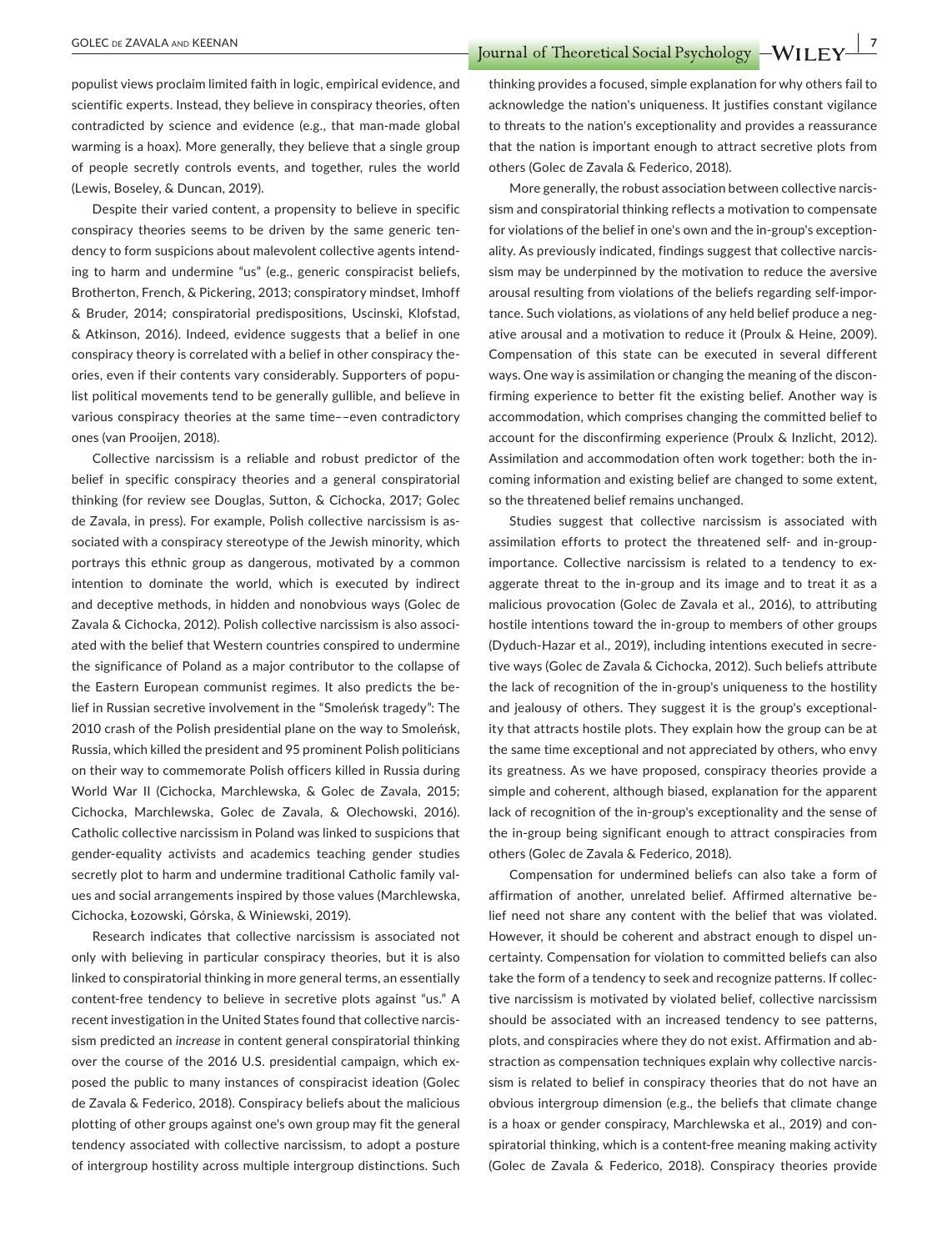**WILEY FOLEC** DE ZAVALA AND KEENAN **WILEY** *GOLEC* DE ZAVALA AND KEENAN

unifying, albeit patently flawed, frameworks to interpret events that are otherwise difficult to connect and explain. People who hold collective narcissistic beliefs are motivated to affirm such interpretations in order to address the violation of expectation regarding their self-worth, which is expressed on the collective level.

#### **7** | **CONCLUSION**

Populist distrust in traditional political and societal elites results in a simplistic but moralized antagonism between "the pure people" and "the corrupt elites" (Mudde & Rovira Kaltwasser, 2017; Müller, 2017). This essentially content-free dualism becomes associated with specific ideologies that give it its particular regional manifestations. Nowadays, populism is most often associated with right-wing ideology (Mudde, 2017). Analyses suggest that the appeal of illiberal, right wing populism increases in conditions of perceived economic deprivation and in response to structural social changes toward greater intergroup equality. We argue that those conditions have a common denominator. They challenge traditional criteria against which people were used to evaluating their self-worth and satisfy their self-importance (Adorno, 1997; Fromm, 1973). Similarly, frequent manifestations of populism have a common theme––the collective narcissistic belief about their national group. In its essence, populism represents the collective narcissistic claim for privileged treatment of those who represent the "true" and "pure" elements of the nation. Collective narcissism provides a new definition of social identity and validation to those who demand self-recognition but perceive that they do not receive it.

Research indicates that national collective narcissism has an undermined sense of self-importance invested in it. It is endorsed by people who attach their self-worth to their in-group's image when their expectations regarding self-recognition are violated. Through populist leaders those individuals gain a collective voice. But the attempt to address issues of violation of beliefs regarding selfimportance via collective narcissism is futile. The link between the perceived lack of self-recognition and collective narcissism is reciprocal. The way out of the vicious circle of individual and collective narcissism is most likely via the positive association between collective narcissism and non-narcissistic in-group satisfaction that is linked to high self-esteem, psychological maturity and wellbeing (Golec de Zavala, Dyduch-Hazar, et al., 2019; Golec de Zavala & Lantos, 2020).

Populist leaders often provide conspiratorial explanations for the insufficient recognition of the entitled in-group. Collective narcissism is associated with conspiratorial thinking because conspiracy theories often externalize the reasons for the lack of self-recognition. Additionally, when people endorse the collective narcissistic belief about their group, they are continuously motivated to terminate the unpleasant emotional state arising from the violation of committed beliefs, that is, the belief that the in-group is exceptional and unrecognized. Violation of such held beliefs motivates individuals to affirm other coherent (but often unfounded) beliefs and increases general gullibility. Thus, the concept of collective narcissism also helps us

to bridge populism, conspiratorial thinking and susceptibility to fake news. It offers a comprehensive explanation why those phenomena are so closely interlinked.

#### **Peer Review**

The peer review history for this article is available at [https://publo](https://publons.com/publon/10.1002/jts5.69) [ns.com/publon/10.1002/jts5.69](https://publons.com/publon/10.1002/jts5.69).

#### **ORCID**

*Agnieszka Golec de Zavala* [https://orcid.](https://orcid.org/0000-0002-7631-9486) [org/0000-0002-7631-9486](https://orcid.org/0000-0002-7631-9486)

#### **REFERENCES**

- Abalakina-Paap, M., Stephan, W. G., Craig, T., & Gregory, W. L. (1999). Beliefs in conspiracies. *Political Psychology*, *20*, 637–647. [https://doi.](https://doi.org/10.1111/0162-895X.00160) [org/10.1111/0162-895X.00160](https://doi.org/10.1111/0162-895X.00160)
- Adorno, T. (1997). *Gesammelte Schriften in zwanzig Bänden* [Collected writings in 20 volumes (Vols. 8–9)]. Berlin, Germany: Suhrkamp/Insel.
- Akkerman, T. (2003). Populism and democracy: Challenge or pathology? *Acta Politica*, *38*(2), 147–159. [https://doi.org/10.1057/palgrave.](https://doi.org/10.1057/palgrave.ap.5500021) [ap.5500021](https://doi.org/10.1057/palgrave.ap.5500021)
- Bercovitch, S. (1978). *The American jeremiad*. Madison, WI: University of Wisconsin Press.
- Betz, H. G. (2018). The radical right and populism. In J. Rydgren (Ed.), *The Oxford Handbook of the radical right* (pp. 86–104). New York, NY: Oxford University Press.
- Brotherton, R., French, C. C., & Pickering, A. D. (2013). Measuring belief in conspiracy theories: The generic conspiracist beliefs scale. *Frontiers in Psychology*, *4*(279), 1–15. [https://doi.org/10.3389/](https://doi.org/10.3389/fpsyg.2013.00279) [fpsyg.2013.00279](https://doi.org/10.3389/fpsyg.2013.00279)
- Brubaker, R. (2017). Why populism? *Theory and Society*, *46*(5), 357–385. <https://doi.org/10.1007/s11186-017-9301-7>
- Burgoon, B., van Noort, S., Rooduijn, M., & Underhill, G. (2018a). *Radical right populism and the role of positional deprivation and inequality*. LIS Working Paper Series, No. 733, Luxembourg Income Study (LIS), Luxembourg.
- Burgoon, B., van Noort, S., Rooduijn, M., & Underhill, G. (2018b). Positional deprivation and support for radical right and radical left parties. *Economic Policy*, *34*(97), 49–93. <https://doi.org/10.1093/epolic/eiy017>
- Cichocka, A., & Cislak, A. (2020). Nationalism as collective narcissism. *Current Opinion in Behavioral Sciences*, *34*, 69–74. [https://doi.](https://doi.org/10.1016/j.cobeha.2019.12.013) [org/10.1016/j.cobeha.2019.12.013](https://doi.org/10.1016/j.cobeha.2019.12.013)
- Cichocka, A., Golec de Zavala, A., Marchlewska, M., Bilewicz, M., Jaworska, M., & Olechowski, M. (2017). Personal control decreases narcissistic but increases non-narcissistic in-group positivity. *Journal of Personality*, *86*(3), 465–480. <https://doi.org/10.1111/jopy.12328>
- Cichocka, A., Marchlewska, M., & Golec de Zavala, A. (2015). Does selflove or self-hate predict conspiracy beliefs? Narcissism, self-esteem, and the endorsement of conspiracy theories. *Social Psychological and Personality Science*, *7*, 157–166. [https://doi.org/10.1177/1948550615](https://doi.org/10.1177/1948550615616170) [616170](https://doi.org/10.1177/1948550615616170)
- Cichocka, A., Marchlewska, M., Golec de Zavala, A., & Olechowski, M. (2016). 'They will not control us': Ingroup positivity and belief in intergroup conspiracies. *British Journal of Psychology*, *107*, 556–576. <https://doi.org/10.1111/bjop.12158>
- Cislak, A., Pyrczak, M., Mikewicz, A., & Cichocka, A. (2019). Brexit and Polexit: Collective narcissism is associated with the support for leaving the European Union. *Social Psychological Bulletin*, *15*(1), [https://](https://doi.org/10.32872/spb.2645) [doi.org/10.32872/spb.2645](https://doi.org/10.32872/spb.2645)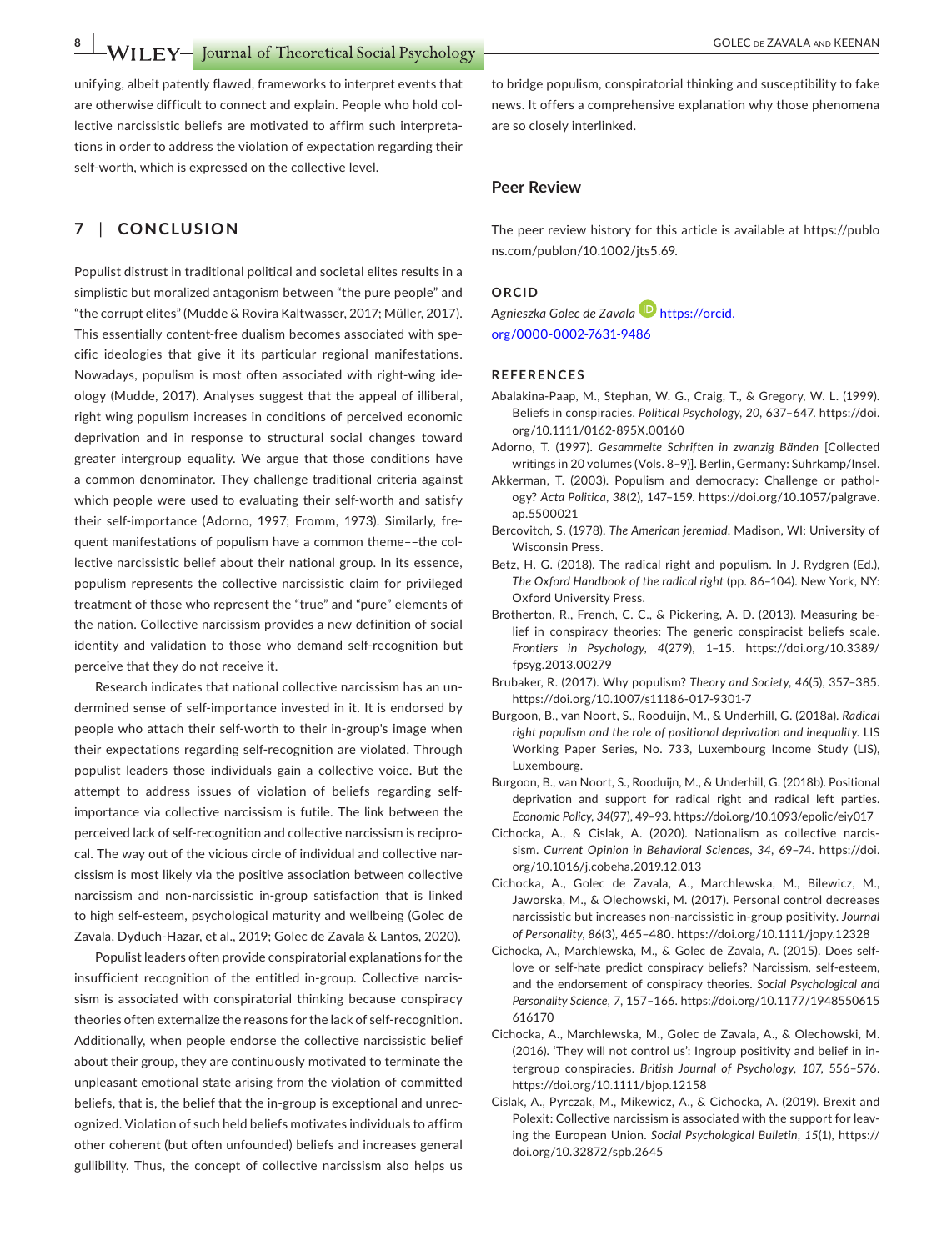- Cislak, A., Wojcik, A. D., & Cichocka, A. (2018). Cutting the forest down to save your face: Narcissistic national identification predicts support for anti-conservation policies. *Journal of Environmental Psychology*, *59*, 65–73. [https://doi.org/10.1016/](https://doi.org/10.1016/j.jenvp.2018.08.009) [j.jenvp.2018.08.009](https://doi.org/10.1016/j.jenvp.2018.08.009)
- Crocker, J., & Park, L. E. (2004). The costly pursuit of self-esteem. *Psychological Bulletin*, *130*, 392–414. [https://doi.org/10.1037/0033-](https://doi.org/10.1037/0033-2909.130.3.392) [2909.130.3.392](https://doi.org/10.1037/0033-2909.130.3.392)
- Dennison, J. (2019). How issue salience explains the rise of the populist right in Western Europe. *International Journal of Public Opinion Research*, edz022. <https://doi.org/10.1093/ijpor/edz022>
- Dickinson, K. A., & Pincus, A. L. (2003). Interpersonal analysis of grandiose and vulnerable narcissism. *Journal of Personality Disorders*, *17*(3), 188–207.<https://doi.org/10.1521/pedi.17.3.188.22146>
- Diemer, M. A., Mistry, R. S., Wadsworth, M. E., López, I., & Reimers, F. (2013). Best practices in conceptualizing and measuring social class in psychological research. *Analyses of Social Issues and Public Policy*, *13*(1), 77–113. <https://doi.org/10.1111/asap.12001>
- Ding, I., & Hlavac, M. (2017). "Right" choice: Restorative nationalism and right-wing populism in central and Eastern Europe. *Chinese Political Science Review*, *2*(3), 427–444. [https://doi.org/10.1007/s4111](https://doi.org/10.1007/s41111-017-0069-8) [1-017-0069-8](https://doi.org/10.1007/s41111-017-0069-8)
- Douglas, K. M., Sutton, R. M., & Cichocka, A. (2017). The psychology of conspiracy theories. *Current Directions in Psychological Science*, *26*(6), 538–542.<https://doi.org/10.1177/0963721417718261>
- Dunn, K. (2015). Preference for radical right-wing populist parties among exclusive-nationalists and authoritarians. *Party Politics*, *21*(3), 367– 380.<https://doi.org/10.1177/1354068812472587>
- Dyduch-Hazar, K., Mrozinski, B., & Golec de Zavala, A. (2019). Collective narcissism and in-group satisfaction predict opposite attitudes toward refugees via attribution of hostility. *Frontiers in Psychology*, *10*, 1901. <https://doi.org/10.3389/fpsyg.2019.01901>
- Eiermann, M., Mounk, Y., & Gultchin, L. (2018). *European populism: Trends, threats, and future prospects*. Tony Blair Institute for Global Change. Retrieved from [https://institute.global/insight/renewing-centre/](https://institute.global/insight/renewing-centre/europeanpopulism-trends-threats-and-future-prospects) [europeanpopulism-trends-threats-and-future-prospects](https://institute.global/insight/renewing-centre/europeanpopulism-trends-threats-and-future-prospects)
- Engler, S., & Weisstanner, D. (2019, September 4–7). *The threat of social decline: Income inequality and radical right support*. Paper prepared for the ECPR General Conference, Wroclaw. Retrieved from [https://](https://www.researchgate.net/profile/David_Weisstanner/publication/335703422_The_threat_of_social_decline_Income_inequality_and_radical_right_support/links/5d769f0f299bf1cb809527b8/The-threat-of-social-decline-Income-inequality-and-radical-right-support.pdf) [www.researchgate.net/profile/David\\_Weiss](https://www.researchgate.net/profile/David_Weisstanner/publication/335703422_The_threat_of_social_decline_Income_inequality_and_radical_right_support/links/5d769f0f299bf1cb809527b8/The-threat-of-social-decline-Income-inequality-and-radical-right-support.pdf) tanner/publicatio [n/335703422\\_The\\_threat\\_of\\_social\\_decline\\_Income\\_inequality\\_](https://www.researchgate.net/profile/David_Weisstanner/publication/335703422_The_threat_of_social_decline_Income_inequality_and_radical_right_support/links/5d769f0f299bf1cb809527b8/The-threat-of-social-decline-Income-inequality-and-radical-right-support.pdf) [and\\_radical\\_right\\_support/links/5d769f0f299bf1cb809527b8/The](https://www.researchgate.net/profile/David_Weisstanner/publication/335703422_The_threat_of_social_decline_Income_inequality_and_radical_right_support/links/5d769f0f299bf1cb809527b8/The-threat-of-social-decline-Income-inequality-and-radical-right-support.pdf)[threat-of-social-decline-Income-inequality-and-radical-right-suppo](https://www.researchgate.net/profile/David_Weisstanner/publication/335703422_The_threat_of_social_decline_Income_inequality_and_radical_right_support/links/5d769f0f299bf1cb809527b8/The-threat-of-social-decline-Income-inequality-and-radical-right-support.pdf) [rt.pdf](https://www.researchgate.net/profile/David_Weisstanner/publication/335703422_The_threat_of_social_decline_Income_inequality_and_radical_right_support/links/5d769f0f299bf1cb809527b8/The-threat-of-social-decline-Income-inequality-and-radical-right-support.pdf)
- Federico, C. M., & Golec de Zavala, A. (2018). Collective narcissism and the 2016 US presidential vote. *Public Opinion Quarterly*, *82*, 110–121. <https://doi.org/10.1093/poq/nfx048>
- Federico, C. H., & Golec de Zavala, A. (2020, July). *Collective narcissism as a basis for nationalism*. Paper to be presented at the annual meeting of International Society of Political Psychology, Berlin, Germany.
- Forgas, J. P., & Lantos, D. (2019). Understanding populism: Collective narcissism and the collapse of democracy in Hungary. *Applications of Social Psychology*, 267–291.
- Fritsche, I., Moya, M., Bukowski, M., Jugert, P., de Lemus, S., Decker, O., … Navarro-Carrillo, G. (2017). The great recession and group-based control: Converting personal helplessness into social class in-group trust and collective action. *Journal of Social Issues*, *73*(1), 117–137. <https://doi.org/10.1111/josi.12207>
- Fromm, E. (1964). *The heart of man: Its genius for good and evil*. New York, NY: Harper and Row.
- Fromm, E. (1973). *The anatomy of human destructiveness*. New York, NY: Holt, Rinehart & Winston.
- Fromm, E. (1980). *Greatness and limitations of Freud's thought*. London, UK: Jonathan Cape.

Gest, J., Reny, T., & Mayer, J. (2018). Roots of the radical right: Nostalgic deprivation in the United States and Britain. *Comparative Political Studies*, *51*(13), 1694–1719. [https://doi.org/10.1177/0010414017](https://doi.org/10.1177/0010414017720705) [720705](https://doi.org/10.1177/0010414017720705)

- Giacomin, M., & Jordan, C. H. (2016). The wax and wane of narcissism: Grandiose narcissism as a process or state. *Journal of Personality*, *84*(2), 154–164. <https://doi.org/10.1111/jopy.12148>
- Gidron, N., & Hall, P. A. (2017). The politics of social status: Economic and cultural roots of the populist right. *The British Journal of Sociology*, *68*, S57–S84.<https://doi.org/10.1111/1468-4446.12319>
- Gidron, N., & Hall, P. A. (2019). Populism as a problem of social integration. *Comparative Political Studies*, *53*(7), 1027–1059. [https://doi.](https://doi.org/10.1177/0010414019879947) [org/10.1177/0010414019879947](https://doi.org/10.1177/0010414019879947)
- Goertzel, T. (1994). Belief in conspiracy theories. *Political Psychology*, *15*, 731–742.<https://doi.org/10.2307/3791630>
- Golec de Zavala, A. (in press). Why is collective narcissism so reliably associated with conspiratorial thinking? In J. Sinnott & J. Rabin (Eds.), *The psychology of political behavior in a time of change, identity in a changing world.*. Springer International Publishing AG.
- Golec de Zavala, A. (2018). Collective narcissism: Antecedents and consequences of exaggeration of the in-group image. In A. D. Hermann, A. B. Brunell, & J. D. Foster (Eds.), *Handbook of trait narcissism: Key advances, research methods, and controversies* (pp. 79–88). Cham, Switzerland: Springer International Publishing AG.
- Golec de Zavala, A. (2020). Why is populism so robustly associated with conspiratorialthinking? Collective narcissism and the Meaning Maintenance Model. In J. Sinnott & J. Rabin (Eds.), *The psychology of political behavior in a time of change: Identity in a changing world*. Switzerland: Springer Nature.
- Golec de Zavala, A., & Bierwiaczonek, K. (2020). *Collective narcissism predicts sexism and acceptance of violence against women*. Manuscript under preparation.
- Golec de Zavala, A., & Cichocka, A. (2012). Collective narcissism and anti-Semitism in Poland. *Group Processes & Intergroup Relations*, *15*, 213–229.<https://doi.org/10.1177/1368430211420891>
- Golec de Zavala, A., Cichocka, A., Eidelson, R., & Jayawickreme, N. (2009). Collective narcissism and its social consequences. *Journal of Personality and Social Psychology*, *97*, 1074–1096. [https://doi.](https://doi.org/10.1037/a0016904) [org/10.1037/a0016904](https://doi.org/10.1037/a0016904)
- Golec de Zavala, A., Dyduch-Hazar, K., & Lantos, D. (2019). Collective narcissism: Political consequences of investing self-worth in the ingroup's image. *Political Psychology*, *40*, 37–74. [https://doi.](https://doi.org/10.1111/pops.12569) [org/10.1111/pops.12569](https://doi.org/10.1111/pops.12569)
- Golec de Zavala, A., & Federico, C. (2018). Collective narcissism and the growth of conspiracy thinking over the course of the 2016 United States presidential election: A longitudinal analysis. *European Journal of Social Psychology*, *48*, 1011–1018. [https://doi.org/10.1002/](https://doi.org/10.1002/ejsp.2496) [ejsp.2496](https://doi.org/10.1002/ejsp.2496)
- Golec de Zavala, A., Federico, C. M., Sedikides, C., Guerra, R., Lantos, D., Mroziński, B., … Baran, T. (2019). Low self-esteem predicts out-group derogation via collective narcissism, but this relationship is obscured by in-group satisfaction. *Journal of Personality and Social Psychology. Advance online publication*.<https://doi.org/10.1037/pspp0000260>
- Golec de Zavala, A., Guerra, R., & Simão, C. (2017). The relationship between the Brexit vote and individual predictors of prejudice: Collective narcissism, right wing authoritarianism, social dominance orientation. *Frontiers in Psychology*, *8*(2023), 1–14. [https://doi.](https://doi.org/10.3389/fpsyg.2017.02023) [org/10.3389/fpsyg.2017.02023](https://doi.org/10.3389/fpsyg.2017.02023)
- Golec de Zavala, A., & Lantos, D. (2020). Collective narcissism and its social consequences: The Bad and the Ugly. *Current Directions in Psychological Science*, *29*(3), 273–278. [https://doi.org/10.1177/09637](https://doi.org/10.1177/0963721420917703) [21420917703](https://doi.org/10.1177/0963721420917703)
- Golec de Zavala, A., Mole, R., & Lantos, D. (2020). *Collective narcissism, homophobia and essentialist fallacy: The link between collective*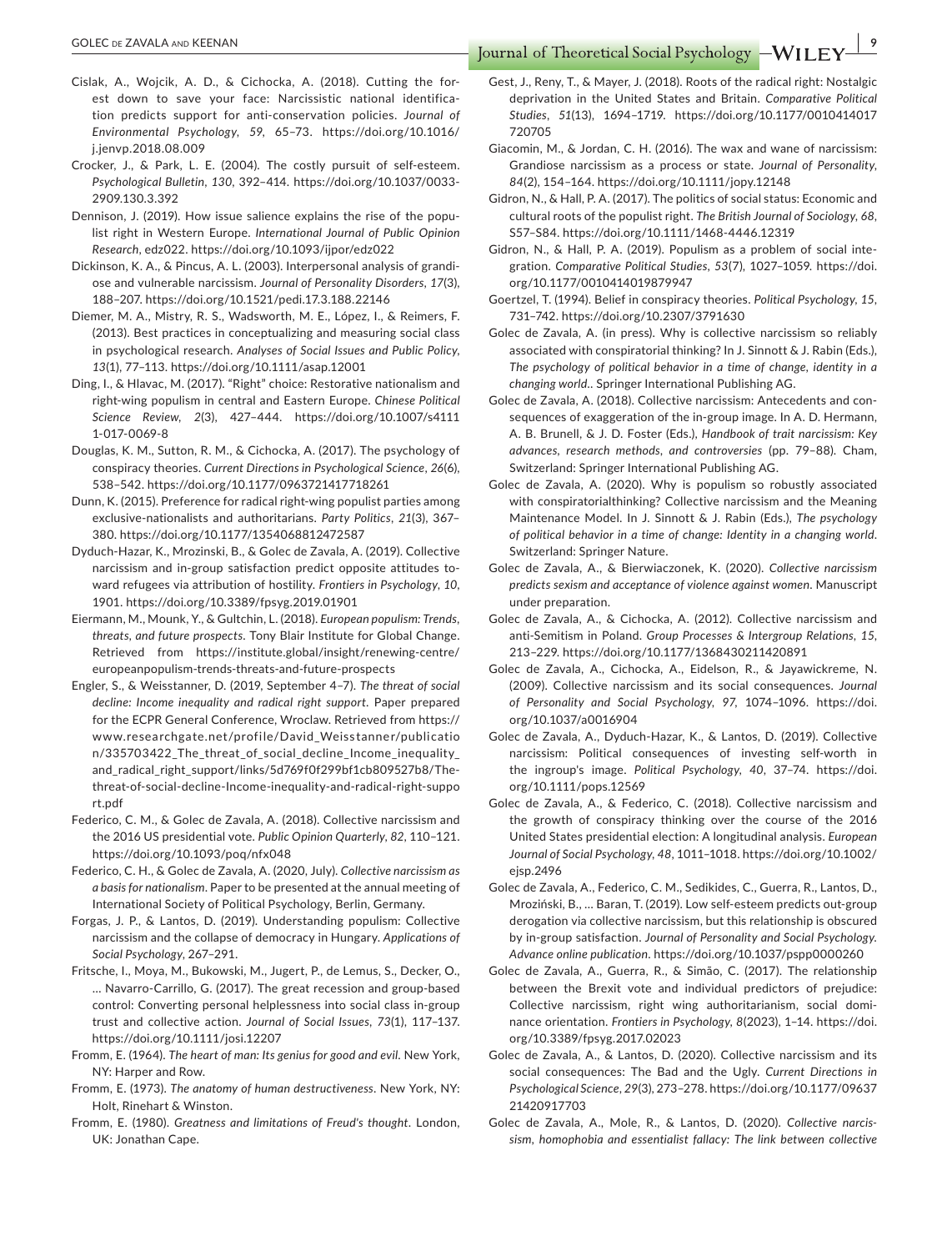**10 WILEY** Journal of Theoretical Social Psychology **COLEC DE ZAVALA AND KEENAN** 

*narcissism and homophobia is weaker when homosexuality is seen as not a matter of individual choice*. Manuscript submitted for publication.

- Golec de Zavala, A., Peker, M., Guerra, R., & Baran, T. (2016). Collective narcissism predicts hypersensitivity to in-group insult and direct and indirect retaliatory intergroup hostility. *European Journal of Personality*, *30*, 532–551.<https://doi.org/10.1002/per.2067>
- Guerra, A., Bierwiaczonek, K., & Golec de Zavala, A. (2019). *Intergroup threat as predictor of collective narcissism*. Manuscript under preparation.
- Guerra, R., Bierwiaczonek, K., Ferreira, M., Golec de Zavala, A., Abakoumkin, G., Wildschut, T., & Sedikides, C. (2019). *An intergroup approach to collective narcissism: Intergroup threats and hostility in four European Union countries*. Manuscript submitted for publication.
- Guiso, L., Herrera, H., Morelli, M., & Sonno, T. (2019). Global crises and populism: The role of Eurozone institutions. *Economic Policy*, *34*(97), 95–139.<https://doi.org/10.1093/epolic/eiy018>
- Haslam, S. A., & Reicher, S. D. (2017). 50 years of "obedience to authority": From blind conformity to engaged followership. *Annual Review of Law and Social Science*, *13*, 59–78. [https://doi.org/10.1146/annur](https://doi.org/10.1146/annurev-lawsocsci-110316-113710) [ev-lawsocsci-110316-113710](https://doi.org/10.1146/annurev-lawsocsci-110316-113710)
- Haslam, S. A., Reicher, S. D., & Platow, M. J. (2010). *The new psychology of leadership: Identity, influence and power*. Hove, UK: Psychology Press.
- Heydari, A., Teymoori, A., Haghish, E. F., & Mohamadi, B. (2014). Influential factors on ethnocentrism: The effect of socioeconomic status, anomie, and authoritarianism. *Social Science Information*, *53*(2), 240–254. <https://doi.org/10.1177/0539018413517521>
- Hogg, M. A. (2001). A social identity theory of leadership. *Personality and Social Psychology Review*, *5*(3), 184–200. [https://doi.org/10.1207/](https://doi.org/10.1207/S15327957PSPR0503_1) [S15327957PSPR0503\\_1](https://doi.org/10.1207/S15327957PSPR0503_1)
- Imhoff, R., & Bruder, M. (2014). Speaking (un-)truth to power: Conspiracy mentality as a generalised political attitude. *European Journal of Personality*, *28*, 25–43. <https://doi.org/10.1002/per.1930>
- Inglehart, R. F., & Norris, P. (2016). *Trump, Brexit, and the rise of populism: Economic have-nots and cultural backlash*. HKS Working Paper No. RWP16-026. Retrieved from [https://papers.ssrn.com/sol3/papers.](https://papers.ssrn.com/sol3/papers.cfm?abstract_id=2818659) [cfm?abstract\\_id](https://papers.ssrn.com/sol3/papers.cfm?abstract_id=2818659)=2818659
- Inglehart, R., & Norris, P. (2017). Trump and the xenophobic populist parties: The silent revolution in reverse. *Perspectives on Politics*, *15*(2), 443–454. <https://doi.org/10.1017/S1537592717000111>
- Jasko, K., Webber, D., Kruglanski, A. W., Gelfand, M., Taufiqurrohman, M., Hettiarachchi, M., & Gunaratna, R. (2020). Social context moderates the effects of quest for significance on violent extremism. *Journal of Personality and Social Psychology*, *118*(6), 1165–1187. [https://doi.](https://doi.org/10.1037/pspi0000198) [org/10.1037/pspi0000198](https://doi.org/10.1037/pspi0000198)
- Jetten, J. (2019). The wealth paradox: Prosperity and opposition to immigration. *European Journal of Social Psychology*, *49*(6), 1097–1113. <https://doi.org/10.1002/ejsp.2552>
- Kokkoris, M. D., Sedikides, C., & Kühnen, U. (2019). Do consumer choices augment narcissism? The role of self-referent processing. *Self and Identity*, *18*(5), 550–575. [https://doi.org/10.1080/15298](https://doi.org/10.1080/15298868.2018.1486881) [868.2018.1486881](https://doi.org/10.1080/15298868.2018.1486881)
- Kosterman, R., & Feshbach, S. (1989). Towards a measure of patriotic and nationalistic attitudes. *Political Psychology*, *10*, 257–274. [https://doi.](https://doi.org/10.2307/3791647) [org/10.2307/3791647](https://doi.org/10.2307/3791647)
- Krizan, Z., & Herlache, A. D. (2018). The narcissism spectrum model: A synthetic view of narcissistic personality. *Personality and Social Psychology Review*, *22*(1), 3–31. [https://doi.org/10.1177/10888](https://doi.org/10.1177/1088868316685018) [68316685018](https://doi.org/10.1177/1088868316685018)
- Kruglanski, A. W., Bélanger, J. J., Gelfand, M., Gunaratna, R., Hettiarachchi, M., Reinares, F., … Sharvit, K. (2013). Terrorism—A (self) love story: Redirecting the significance quest can end violence. *American Psychologist*, *68*(7), 559–575. <https://doi.org/10.1037/a0032615>
- Kruglanski, A. W., Gelfand, M. J., Bélanger, J. J., Sheveland, A., Hetiarachchi, M., & Gunaratna, R. (2014). The psychology of radicalization and deradicalization: How significance quest impacts violent

extremism. *Political Psychology*, *35*, 69–93. [https://doi.org/10.1111/](https://doi.org/10.1111/pops.12163) [pops.12163](https://doi.org/10.1111/pops.12163)

- Kubik, J. (1994). *Power of symbols against the symbols of power: The rise of Solidarity and the fall of state socialism in Poland*, Philadelphia, PA: Pennsylvania State University Press.
- Leach, C. W., van Zomeren, M., Zebel, S., Vliek, M. L. W., Pennekamp, S. F., Doosje, B., … Spears, R. (2008). Group-level self-definition and self-investment: A hierarchical (multicomponent) model of in-group identification. *Journal of Personality and Social Psychology*, *95*, 144– 165.<https://doi.org/10.1037/0022-3514.95.1.144>
- Lewis, P., Boseley, S., & Duncan, P. (2019, May 1). *Revealed: Populists far more likely to believe in conspiracy theories*. Retrieved from [https://](https://www.theguardian.com/world/2019/may/01/revealed-populists-more-likely-believe-conspiracy-theories-vaccines) [www.theguardian.com/world/2019/may/01/revealed-populists](https://www.theguardian.com/world/2019/may/01/revealed-populists-more-likely-believe-conspiracy-theories-vaccines)[more-likely-believe-conspiracy-theories-vaccines](https://www.theguardian.com/world/2019/may/01/revealed-populists-more-likely-believe-conspiracy-theories-vaccines)
- Marchlewska, M., Cichocka, A., Łozowski, F., Górska, P., & Winiewski, M. (2019). In search of an imaginary enemy: Catholic collective narcissism and the endorsement of gender conspiracy beliefs. *The Journal of Social Psychology*, *14*, 1–14. [https://doi.org/10.1080/00224](https://doi.org/10.1080/00224545.2019.1586637) [545.2019.1586637](https://doi.org/10.1080/00224545.2019.1586637)
- Marchlewska, M., Cichocka, A., Panayiotou, O., Castellanos, K., & Batayneh, J. (2018). Populism as identity politics: Perceived ingroup disadvantage, collective narcissism, and support for populism. *Social Psychological and Personality Science*, *9*, 151–162. [https://doi.](https://doi.org/10.1177/1948550617732393) [org/10.1177/1948550617732393](https://doi.org/10.1177/1948550617732393)
- Margalit, Y. (2019). Economic insecurity and the causes of populism, reconsidered. *Journal of Economic Perspectives*, *33*(4), 152–170. [https://](https://doi.org/10.1257/jep.33.4.152) [doi.org/10.1257/jep.33.4.152](https://doi.org/10.1257/jep.33.4.152)
- Miller, J. D., Lynam, D. R., Hyatt, C. S., & Campbell, W. K. (2017). Controversies in narcissism. *Annual Review of Clinical Psychology*, *13*, 291–315.<https://doi.org/10.1146/annurev-clinpsy-032816-045244>
- Mole, R., Golec de Zavala, A., & Adraq, M. (2020). *Polish collective narcissism and homophobia*. Manuscript under preparation.
- Mols, F., & Jetten, J. (2016). Explaining the appeal of populist right-wing parties in times of economic prosperity. *Political Psychology*, *37*, 275– 292. <https://doi.org/10.1111/pops.12258>
- Mols, F., & Jetten, J. (2017). *The wealth paradox: Economic prosperity and the hardening of attitudes*. Cambridge, UK: Cambridge University Press.
- Morf, C. C., Horvath, S., & Torchetti, L. (2011). Narcissistic self-enhancement. In M. D. Alicke & C. Sedikides (Eds.), *Handbook of self-enhancement and self-protection* (pp. 399–424). New York, NY: The Guilford Press.
- Morf, C. C., & Rhodewalt, F. (2001). Unraveling the paradoxes of narcissism: A dynamic self-regulatory processing model. *Psychological Inquiry*, *12*, 177–196. [https://doi.org/10.1207/S15327965PLI1204\\_1](https://doi.org/10.1207/S15327965PLI1204_1)
- Mosimann, N., Rennwald, L., & Zimmermann, A. (2019). The radical right, the labour movement and the competition for the workers' vote. *Economic and Industrial Democracy*, *40*(1), 65–90. [https://doi.](https://doi.org/10.1177/0143831X18780317) [org/10.1177/0143831X18780317](https://doi.org/10.1177/0143831X18780317)
- Mudde, C. (2007). *Populist radical right parties in Europe*. Cambridge, UK: Cambridge University Press.
- Mudde, C. (2017). Populism: An ideational approach. In C. Rovira Kaltwasser, P. Taggart, P. Ochoa Espejo, & P. Ostiguy (Eds.), *The Oxford handbook of populism* (pp. 27–47). Oxford, UK: Oxford University Press.
- Mudde, C., & Rovira Kaltwasser, C. (2017). *Populism: A very short introduction*. New York, NY: Oxford University Press.
- Mudde, C., & Rovira Kaltwasser, C. (2018). Studying populism in comparative perspective: Reflections on the contemporary and future research agenda. *Comparative Political Studies*, *51*(13), 1667–1693. <https://doi.org/10.1177/0010414018789490>

Nolan, B., & Valenzuela, L. (2019). Inequality and its discontents. *Oxford Review of Economic Policy*, *35*(3), 396–430. [https://doi.org/10.1093/](https://doi.org/10.1093/oxrep/grz016) [oxrep/grz016](https://doi.org/10.1093/oxrep/grz016)

Müller, J. W. (2017). *What is populism?* London, UK: Penguin Books.